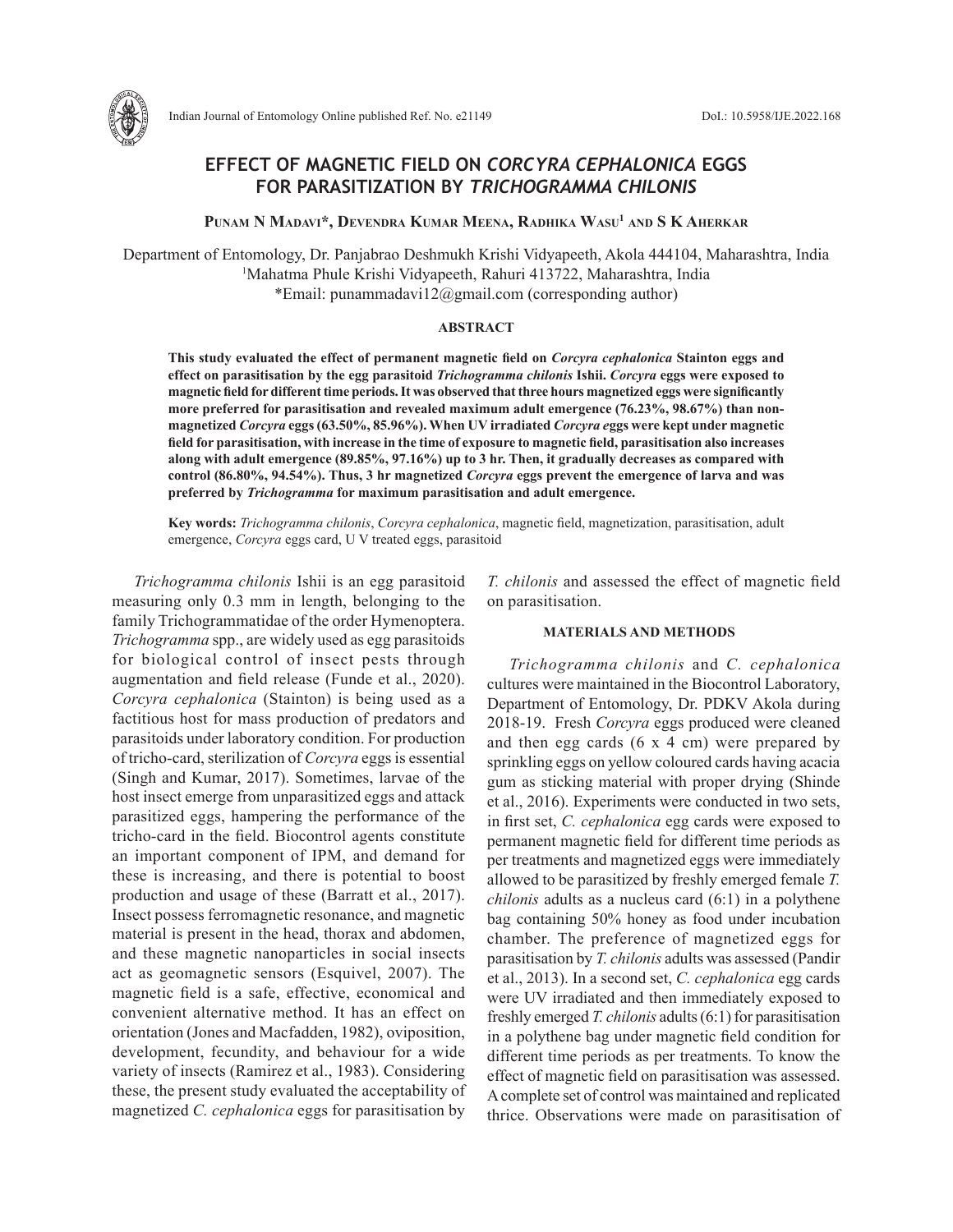eggs at  $4<sup>th</sup>$  day when eggs turned black (indicating development of parasitoid) and emergence of *T. chilonis* adults on 7<sup>th</sup> day. Obtained data were converted into % and analysed in completely randomized block design (Panse and Sukhatme, 1967).

## **RESULTS AND DISCUSSION**

Study revealed that magnetic field treated *C. cephalonica* eggs had significant effect on parasitisation by *T. chilonis* (Table 1); maximum parasitisation and emergence was observed in 3 hr magnetized eggs (76.23%, 98.67%) which was at par with 2½ hr magnetized eggs (74.88%, 96.21%); and in control i.e., without magnetic field these values were 63.50 and 85.96%, which was at par with 2 hr,  $1\frac{1}{2}$  hr, 1 hr and 45 min magnetized eggs. Group of 30 and 15 min magnetized eggs revealed 57.58%, 80.04% and 56.09 %, 78.30% parasitisation and emergence, respectively and at par with each other. Both these treatments were significantly superior to 4, 5 and 6 hr magnetic field exposure. Similar observations were made by Pandir et al. (2013) with eggs of *E. kuehniella* upon 3 hr magnetization for its effect on *T. embryophagum* for parasitisation. Pan (1996) observed negative effects due to exposure to 7 T magnetic field with egg hatching and maturation of *Corcyra* eggs death causing death of embryo effectively used for parasitisation by *Trichogramma*. Eclosion of eggs in the 7-T field was delayed, and the hatching rate was reduced. Magnetic field for > 4 hrs had negative effect on *Corcyra* eggs

Table 1. Parasitisation/ adult emergence of *T. chilonis* from magnetized *C. cephalonica* eggs

| Treatments                    | Magnetic field |               | UV irradiated and magnetic |               |
|-------------------------------|----------------|---------------|----------------------------|---------------|
| (Magnetic field               | treated eggs   |               | field treated eggs         |               |
| exposure)                     | Parasitisation | Emergence     | Parasitisation             | Emergence     |
|                               | $\frac{0}{0}$  | $\frac{0}{0}$ | $\frac{0}{0}$              | $\frac{0}{0}$ |
| $T1 - 0$ hr                   | 63.50          | 85.96         | 86.80                      | 94.54         |
|                               | (52.82)        | (68.02)       | (68.71)                    | (76.64)       |
| $T_{2} - 15$ min.             | 56.09          | 78.30         | 77.92                      | 83.88         |
|                               | (48.50)        | (62.25)       | (61.97)                    | (76.64)       |
| $T_3 - 30$ min.               | 57.58          | 80.04         | 78.49                      | 84.35         |
|                               | (49.36)        | (63.47)       | (62.37)                    | (66.75)       |
| $T_{4} - 45$ min.             | 60.78          | 82.56         | 78.93                      | 86.54         |
|                               | (51.22)        | (65.40)       | (62.68)                    | (68.53)       |
| $T_s - 1$ hr                  | 61.90          | 83.19         | 79.69                      | 85.89         |
|                               | (51.88)        | (64.82)       | (63.21)                    | (67.94)       |
| $T_6 - 1\frac{1}{2}$ hr       | 62.72          | 84.05         | 82.34                      | 87.40         |
|                               | (52.36)        | (66.49)       | (65.15)                    | (69.21)       |
| $T_{7} - 2 hr$                | 63.47          | 85.28         | 87.18                      | 95.56         |
|                               | (52.81)        | (67.44)       | (69.03)                    | (78.05)       |
| $T_{\circ} - 2\frac{1}{2}$ hr | 74.88          | 96.21         | 88.76                      | 96.06         |
|                               | (59.92)        | (79.03)       | (70.42)                    | (78.65)       |
| $T_0 - 3$ hr                  | 76.23          | 98.67         | 89.85                      | 97.16         |
|                               | (60.82)        | (83.87)       | (71.45)                    | (80.81)       |
| $T_{10} - 4 \text{ hr}$       | 44.30          | 66.33         | 67.77                      | 72.84         |
|                               | (41.72)        | (54.23)       | (55.41)                    | (58.59)       |
| $T_{11} - 5$ hr               | 41.43          | 61.02         | 52.24                      | 65.02         |
|                               | (40.05)        | (51.36)       | (46.28)                    | (53.77)       |
| $T_{12} - 6$ hr               | 39.29          | 63.36         | 49.95                      | 57.61         |
|                               | (38.80)        | (52.75)       | (44.96)                    | (49.37)       |
| $T_{13} - 12$ hr              | 22.42          | 44.17         | 43.91                      | 49.09         |
|                               | (28.24)        | (41.56)       | (41.49)                    | (44.47)       |
| $T_{14} - 24$ hr              | 20.02          | 40.80         | 42.57                      | 48.15         |
|                               | (26.54)        | (39.68)       | (40.71)                    | (43.94)       |
| F test                        | Sig.           | Sig.          | Sig.                       | Sig.          |
| $SE(m)$ ±                     | 0.65           | 0.88          | 0.50                       | 0.97          |
| $CD$ (p=0.05)                 | 1.86           | 2.52          | 1.43                       | 2.78          |

Figures in parentheses arc sin transformed values